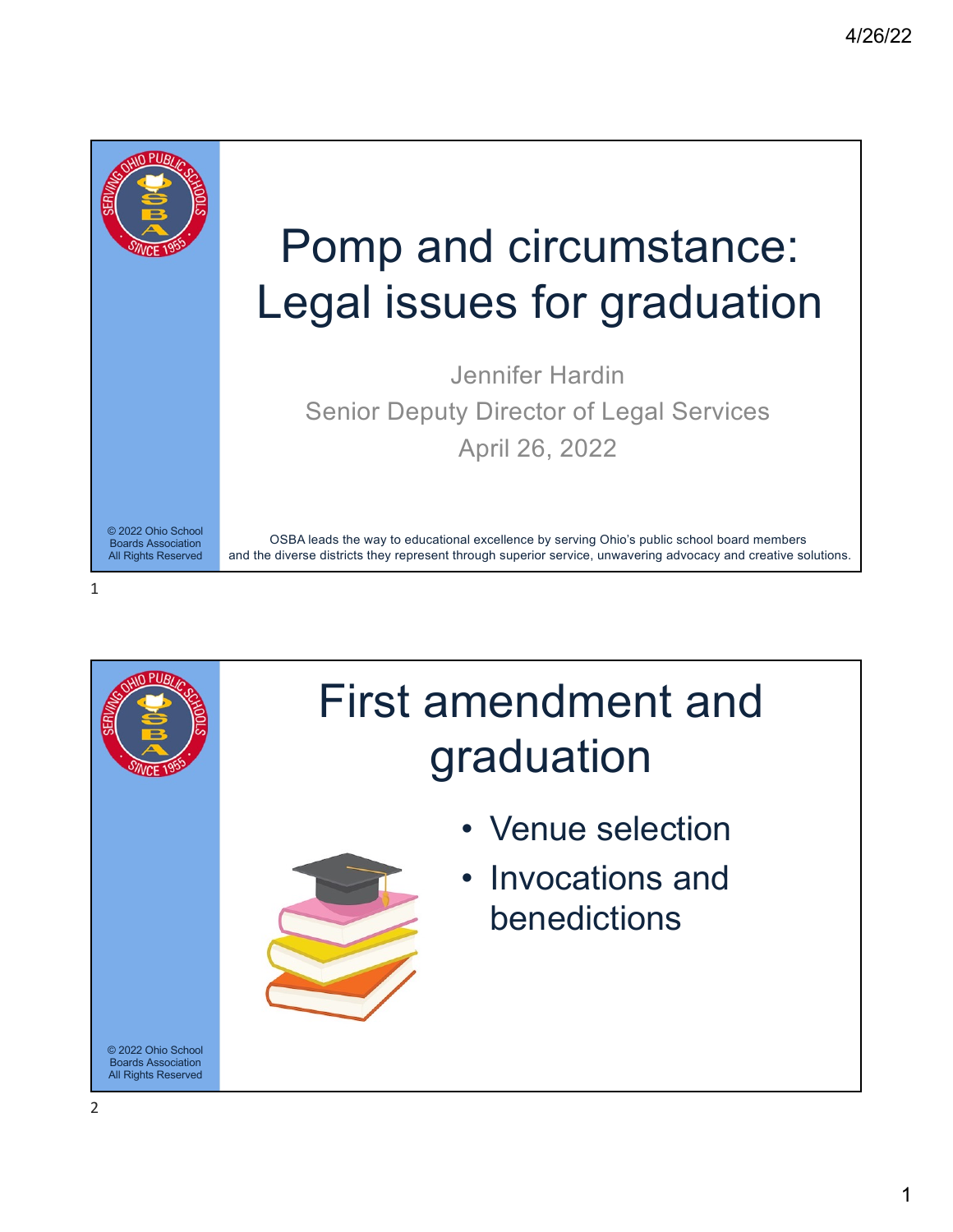



## Venue

Can a district use a church or other religious facility as a venue for its graduation ceremony?

• It depends.

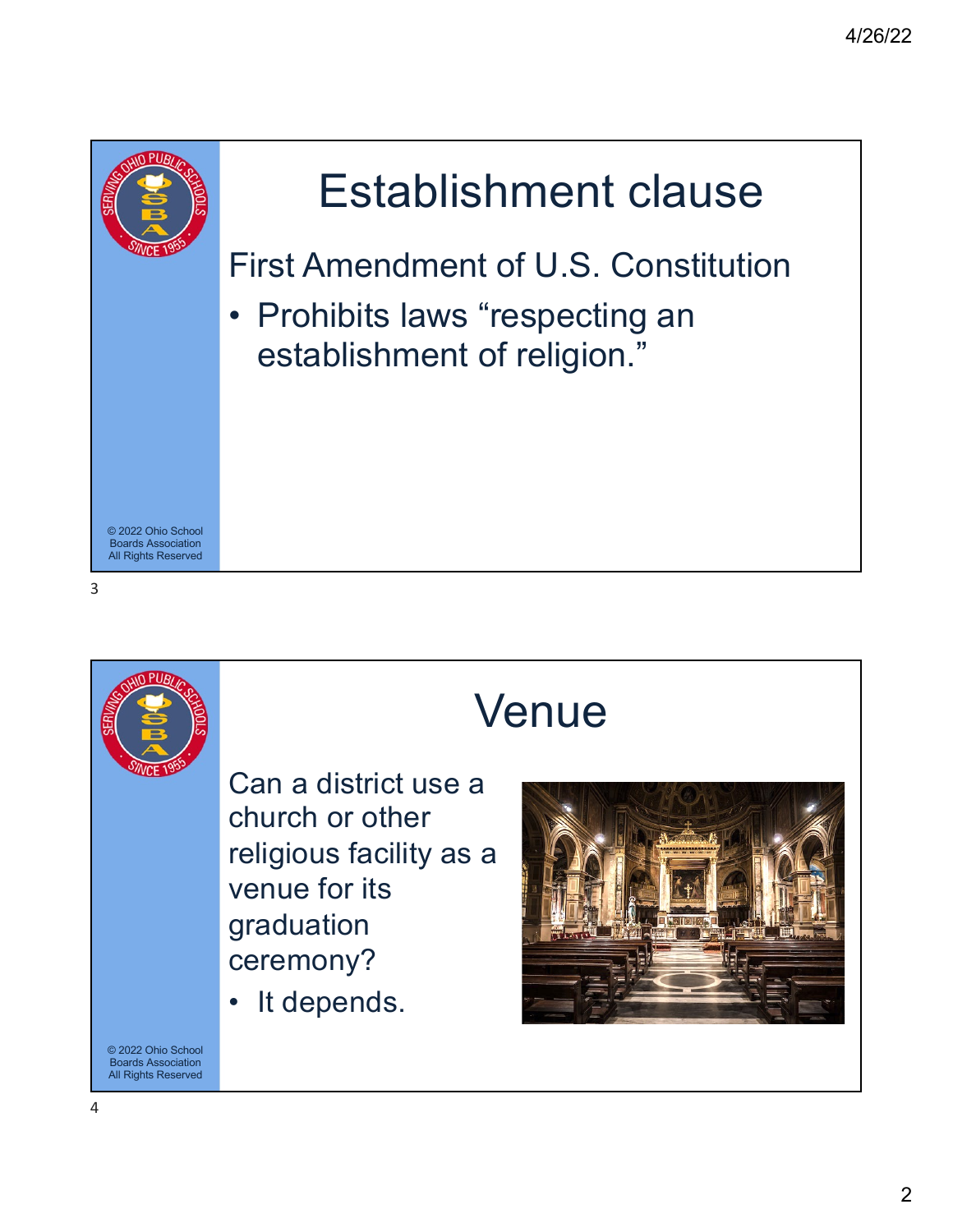

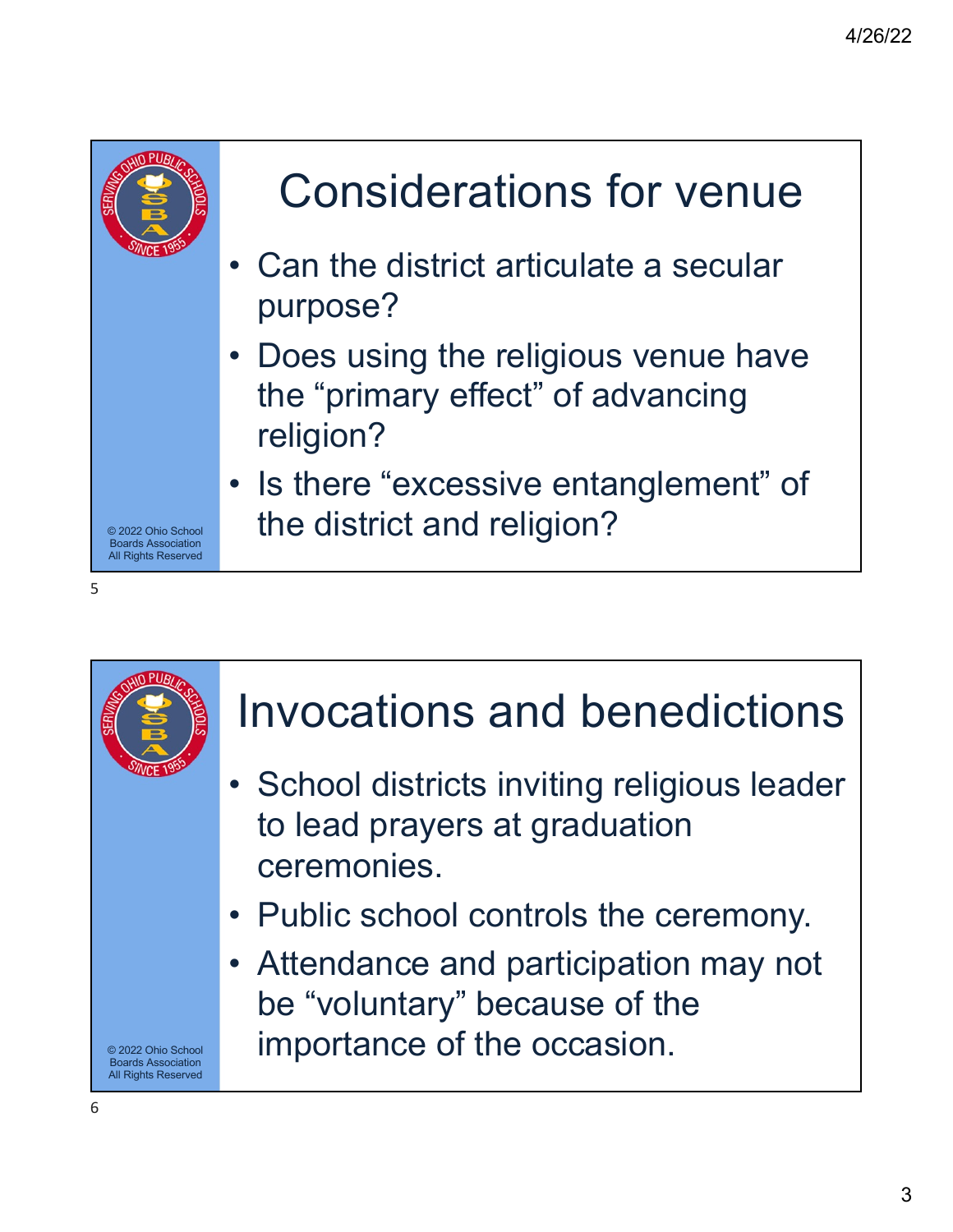